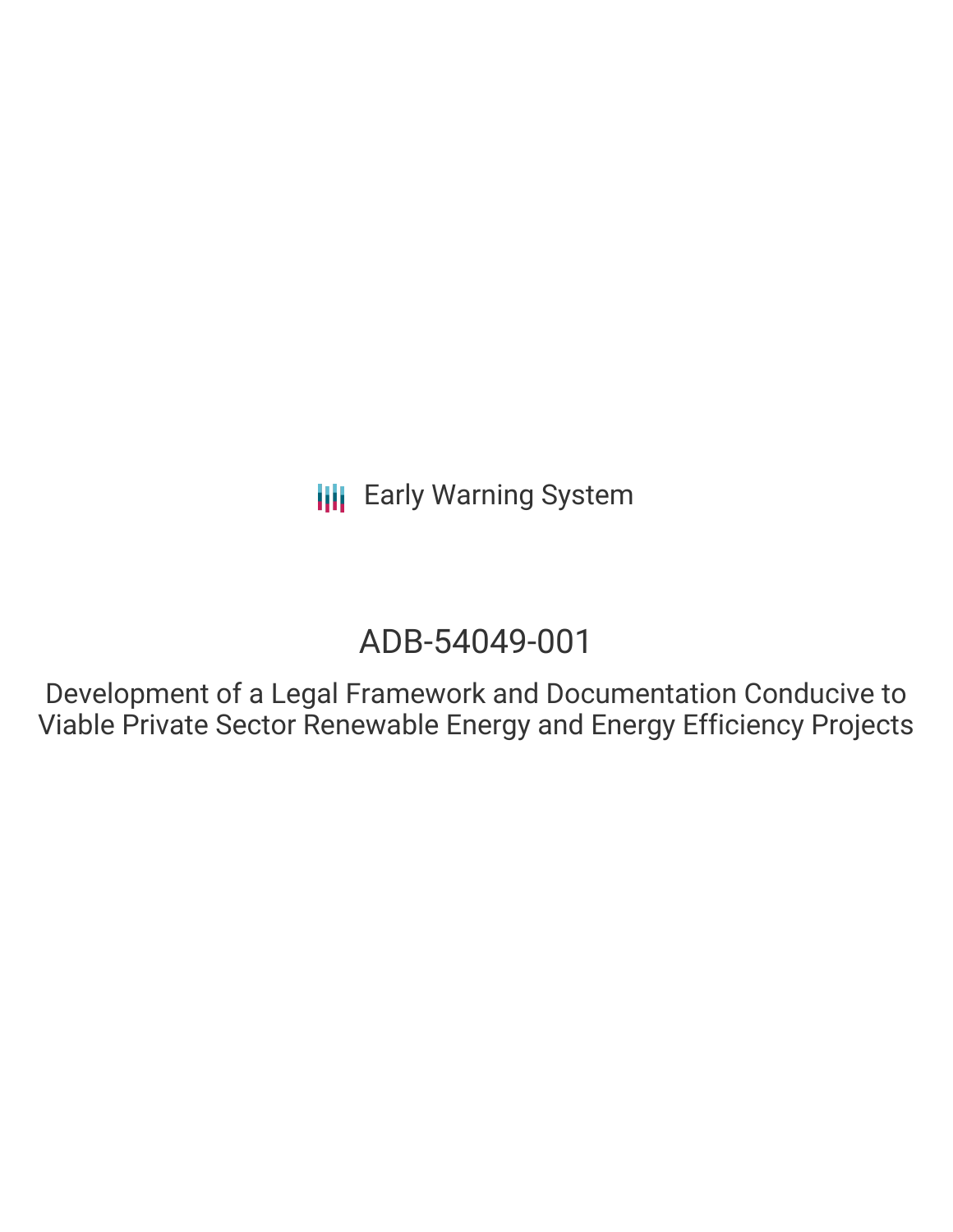

Development of a Legal Framework and Documentation Conducive to Viable Private Sector Renewable Energy and Energy Efficiency Projects

#### **Quick Facts**

| <b>Countries</b>               | Bhutan, Indonesia                                             |
|--------------------------------|---------------------------------------------------------------|
| <b>Specific Location</b>       | Bhutan - Nation-wide; Indonesia - Nation-wide                 |
| <b>Financial Institutions</b>  | Asian Development Bank (ADB)                                  |
| <b>Status</b>                  | Proposed                                                      |
| <b>Bank Risk Rating</b>        | U                                                             |
| <b>Borrower</b>                | Kingdom of Bhutan and Government of the Republic of Indonesia |
| <b>Sectors</b>                 | Energy, Law and Government                                    |
| <b>Investment Type(s)</b>      | Grant                                                         |
| <b>Investment Amount (USD)</b> | $$0.50$ million                                               |
| <b>Grant Amount (USD)</b>      | $$0.50$ million                                               |
| <b>Project Cost (USD)</b>      | $$0.50$ million                                               |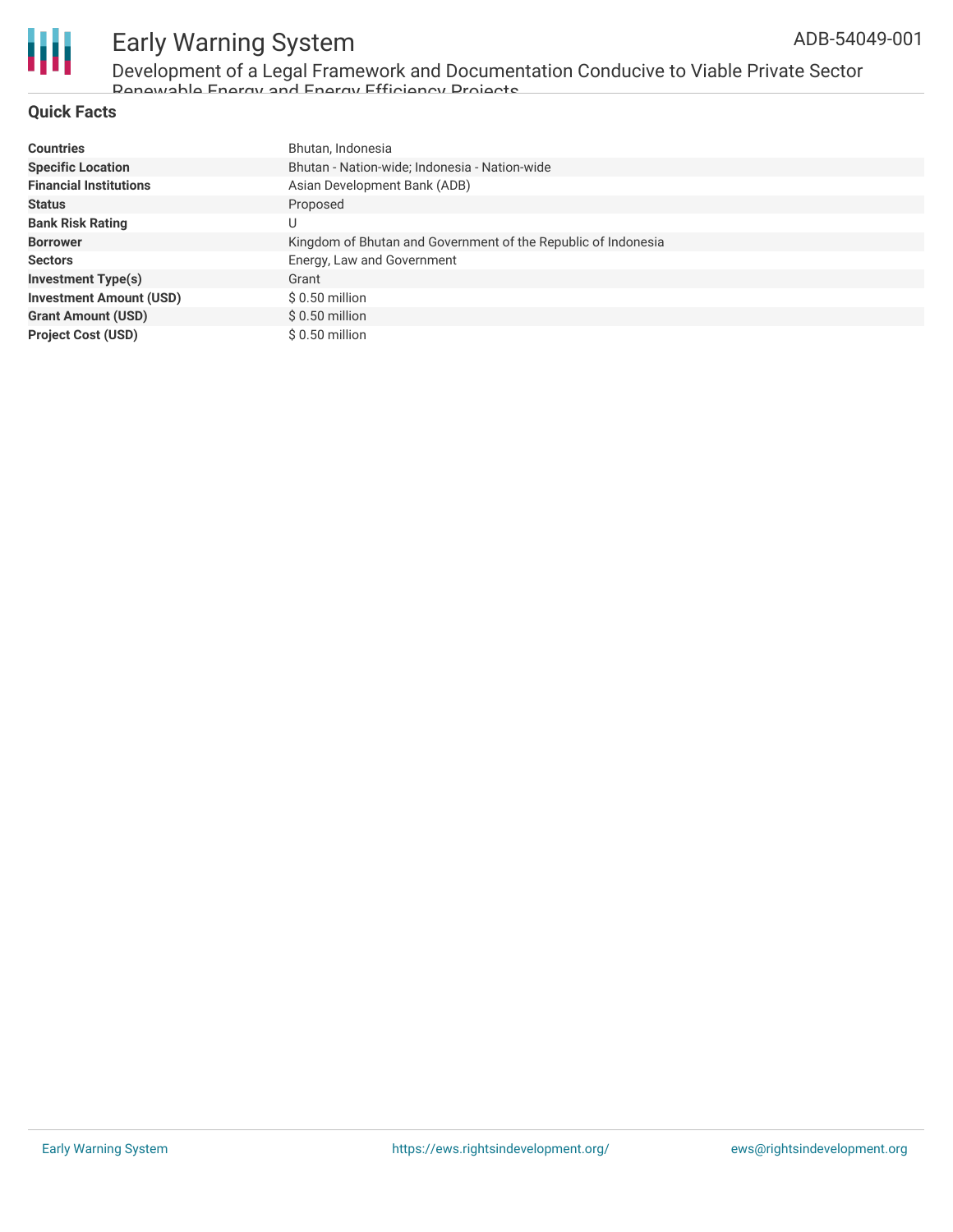

Development of a Legal Framework and Documentation Conducive to Viable Private Sector Panawable Energy and Energy Efficiency Projects

#### **Project Description**

According to the bank document, "the technical assistance (TA) will assist ADB's developing member countries (DMCs) in creating a legal and regulatory framework which is conducive to the development of renewable energy and energy efficiency projects".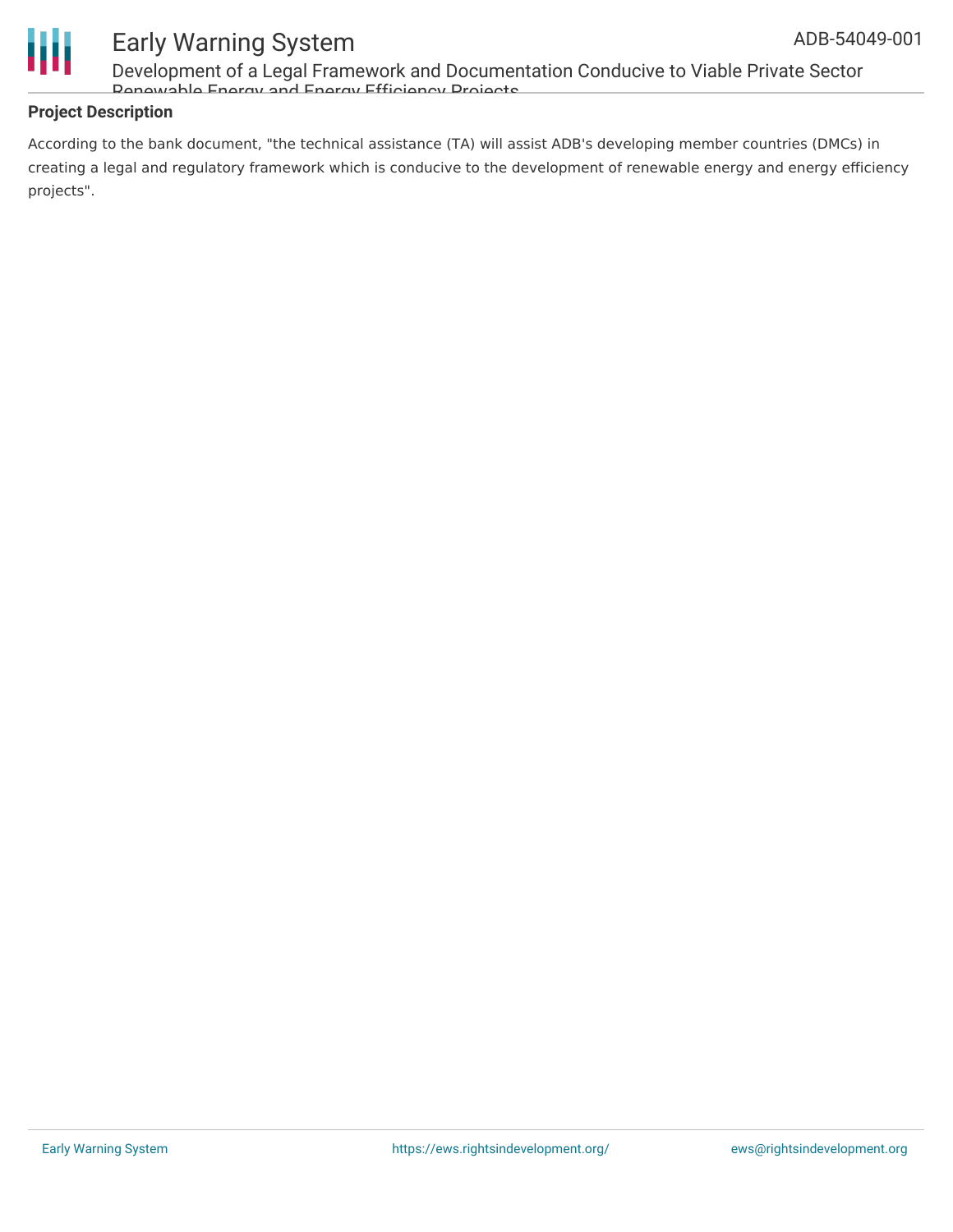

Development of a Legal Framework and Documentation Conducive to Viable Private Sector Ponowable Energy and Energy Efficiency Projects

#### **Investment Description**

Asian Development Bank (ADB)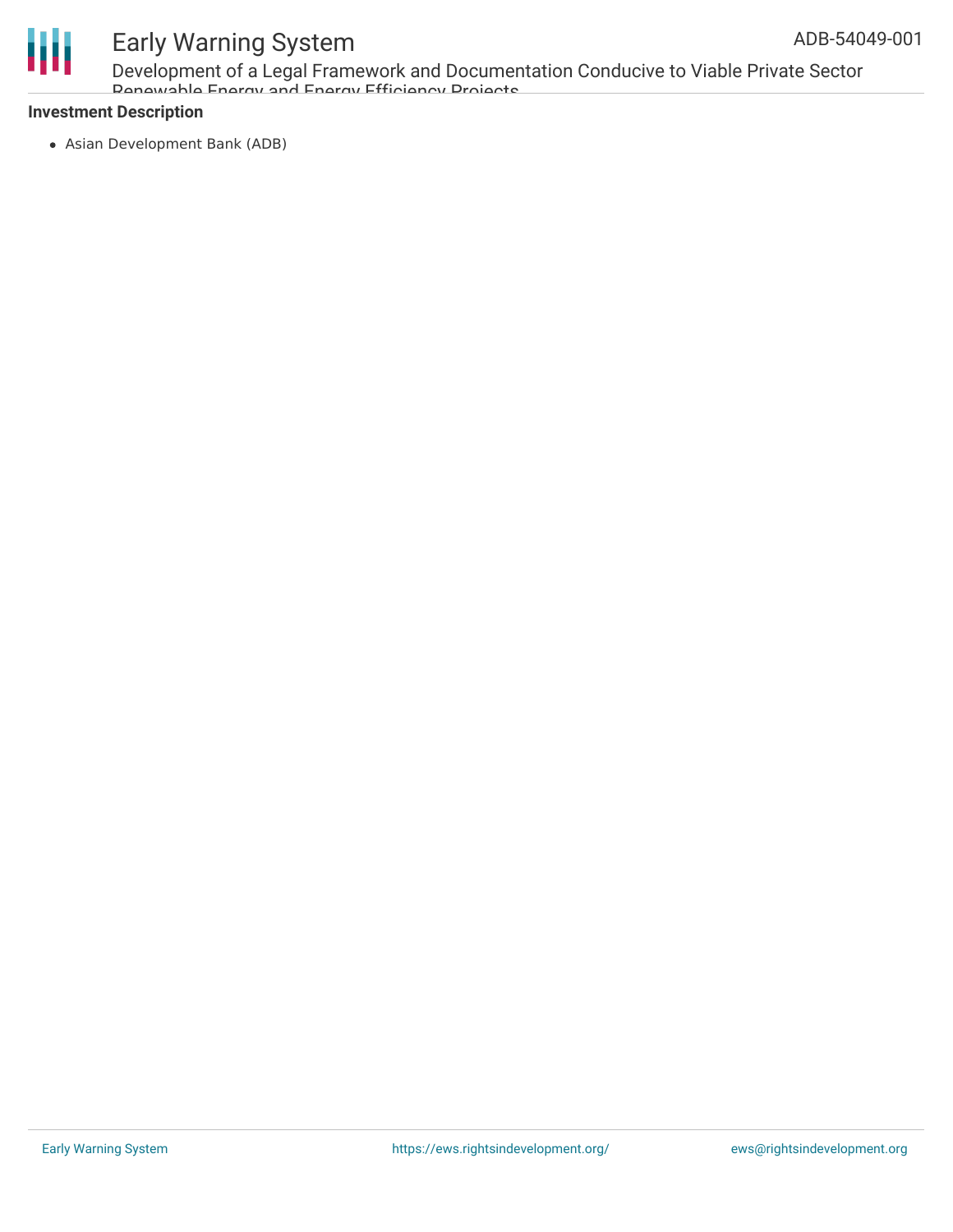

Development of a Legal Framework and Documentation Conducive to Viable Private Sector Ponowable Energy and Energy Efficiency Projects

#### **Contact Information**

**Responsible ADB Officer** Quaggiotto, Daniele **Responsible ADB Department** Office of the General Counsel **Responsible ADB Division** Office of the General Counsel **Executing Agencies**

Asian Development Bank 6 ADB Avenue, Mandaluyong City 1550, Philippines

#### **ACCESS TO INFORMATION**

You can submit an information request for project information at: https://www.adb.org/forms/request-information-form

ADB has a two-stage appeals process for requesters who believe that ADB has denied their request for information in violation of its Access to Information Policy. You can learn more about filing an appeal at https://www.adb.org/site/disclosure/appeals

#### **ACCOUNTABILITY MECHANISM OF ADB**

The Accountability Mechanism is an independent complaint mechanism and fact-finding body for people who believe they are likely to be, or have been, adversely affected by an Asian Development Bank-financed project. If you submit a complaint to the Accountability Mechanism, they may investigate to assess whether the Asian Development Bank is following its own policies and procedures for preventing harm to people or the environment. You can learn more about the Accountability Mechanism and how to file a complaint at: http://www.adb.org/site/accountability-mechanism/main.